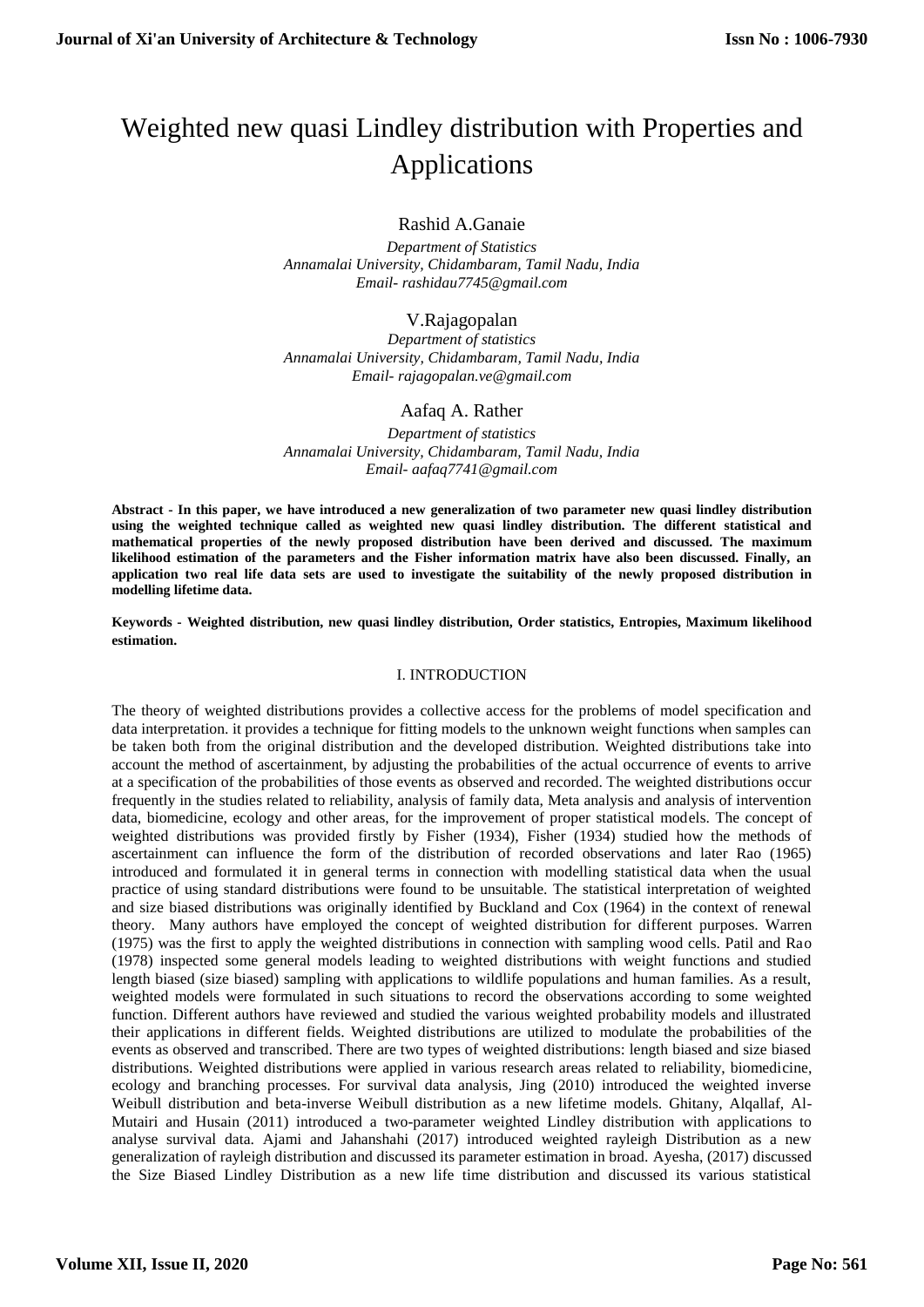properties.Para and Jan (2018) introduced the Weighted Pareto type II Distribution as a new model for handling medical science data and studied its statistical properties and applications. Shanker & Shukla (2018) discussed a generalized size-biased Poisson-Lindley distribution and Its Applications to model size distribution of freely forming small group. Rather and Subramanian (2018) discussed the characterization and estimation of length biased weighted generalized uniform distribution.

A new quasi lindley distribution is a newly proposed two parameteric probability distribution which is a particular case of lindley distribution was introduced by shanker and Ghebretsadik (2013) and calculated its various mathematical and statistical properties its moments, mean residual life function, failure rate function and stochastic ordering. The newly proposed two parametric probability distribution called as a new quasi lindley distribution has better flexibility in handling life time data as compared to lindley and quasi lindley distribution. In this paper we use the weighted technique for a new quasi lindley distribution called as weighted new quasi lindley distribution.

#### II. WEIGHTED NEW QUASI LINDLEY (WNQL) DISTRIBUTION

The probability density function of new quasi lindley distribution is given by

$$
f(x;\theta,\alpha) = \frac{\theta^2}{\theta^2 + \alpha} \left(\theta + \alpha x\right) e^{-\theta x}; \ x > 0, \theta > 0, \alpha < -\theta^2 \tag{1}
$$

and the cumulative distribution function of the new quasi lindley distribution is given by

$$
F(x; \theta, \alpha) = 1 - \frac{\theta^2 + \alpha + \theta \alpha x}{\theta^2 + \alpha} e^{-\theta x}; x > 0, \theta > 0, \alpha < -\theta^2
$$
\n(2)

Suppose X is a non-negative random variable with probability density function  $f(x)$ . Let  $w(x)$  be the nonnegative weight function, then, the probability density function of the Weighted random variable  $X_w$  is given by

$$
f_W(x) = \frac{w(x)f(x)}{E(w(x))}, \ \ x > 0.
$$

Where  $w(x)$  be a non negative weight function and  $E(w(x)) = \int w(x) f(x) dx < \infty$ . Depending upon the choice of the weight function  $w(x)$ , we have different weighted models. Clearly when  $w(x) = x$ , the resulting distribution is called length biased whose pdf is given by

$$
f_l(x) = \frac{x f(x)}{E(x)}, x > 0
$$

Weighted distributions occur frequently in research related to reliability, bio-medicine, ecology and branching process and can be seen in patil and Rao (1986). Das and Roy (2011), Gupta and Tripathi (1996) discussed the size biased weighted Generalized Rayleigh distribution with its properties, also they developed the size biased weighted weibull distribution.

The weighted new quasi lindley distribution is obtained by applying the weight function as  $w(x) = x^c$  to the new quasi lindley distribution in order to obtain the weighted new quasi lindley distribution. The probability density function of weighted new quasi lindley distribution is given by

$$
f_W(x; \theta, \alpha, c) = \frac{x^C f(x; \theta, \alpha)}{E(x^C)}, x > 0, \theta > 0, c > 0, \alpha < -\theta^2
$$
\n(3)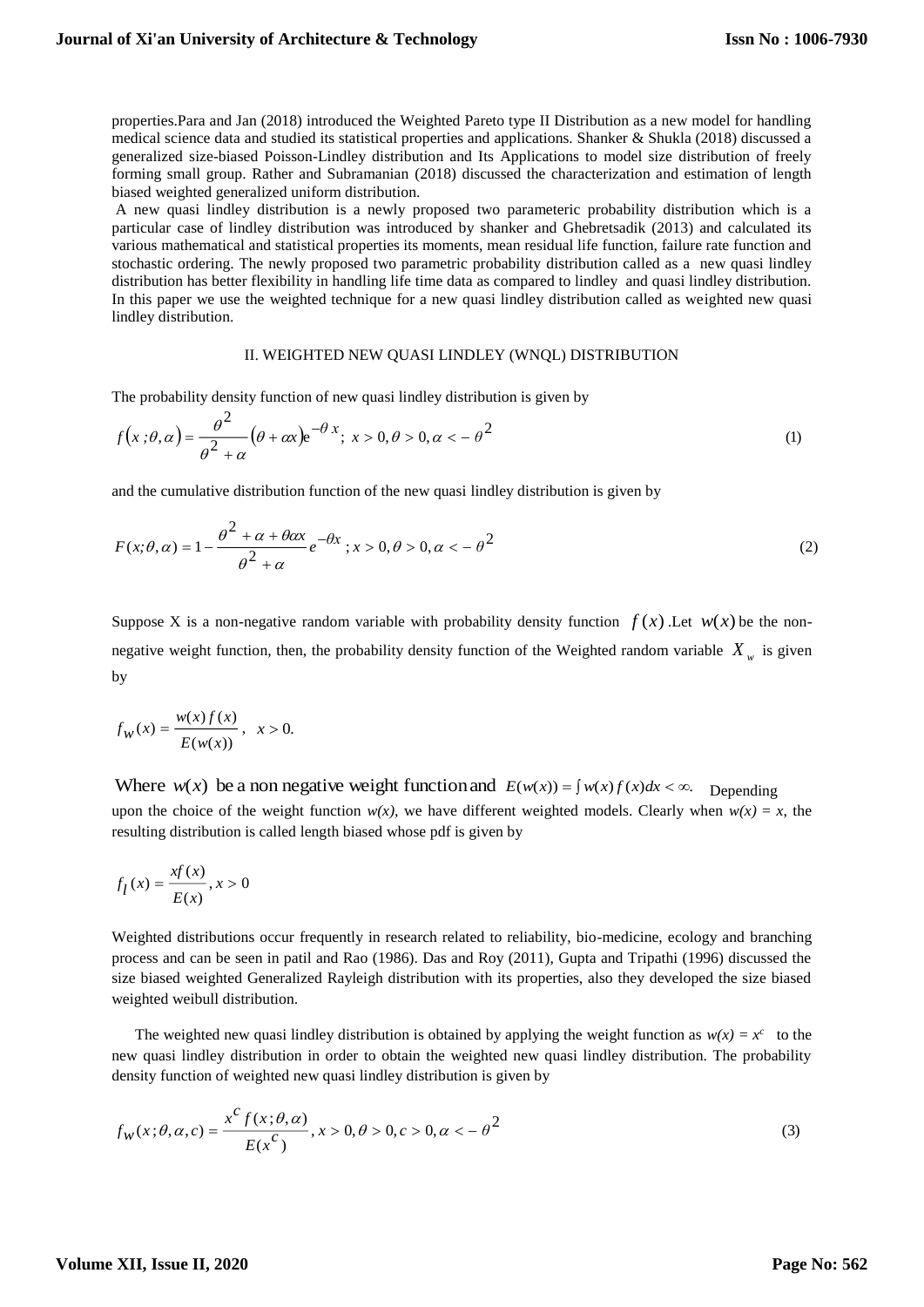Where 
$$
E(x^C) = \int_0^{\infty} x^C f(x;\theta,\alpha) dx
$$
  

$$
E(x^C) = \frac{\theta^2 \Gamma(c+1) + \alpha \Gamma(c+2)}{\theta^C (\theta^2 + \alpha)}
$$
(4)

By applying the equation (1) and (4) in equation (3), we will obtain the probability density function of weighted new quasi lindley distribution which is given by

$$
f_W(x; \theta, \alpha, c) = \frac{x^c \theta^{c+2}}{\theta^2 \Gamma(c+1) + \alpha \Gamma(c+2)} (\theta + \alpha x) e^{-\theta x}, x, \theta, c > 0, \alpha < -\theta^2
$$
\n<sup>(5)</sup>

and the cumulative distribution function of the weighted new quasi lindley distribution is given by

$$
F_W(x) = \int_0^x f_W(x;\theta,\alpha,c)dx
$$
  
\n
$$
F_W(x;\theta,\alpha,c) = \int_0^x \frac{x^c \theta^{c+2}}{\theta^2 \Gamma(c+1) + \alpha \Gamma(c+2)} (\theta + \alpha x) e^{-\theta x} dx, \ x > 0, \theta > 0, c > 0, \alpha < -\theta^2
$$

$$
F_w(x; \theta, \alpha, c) = \frac{\theta^{c+2}}{\theta^2 \Gamma(c+1) + \alpha \Gamma(c+2)} \int_0^x x^c (\theta + \alpha x) e^{-\theta x} dx
$$
\n(6)

After the simplification of equation (6), we obtain the cumulative distribution function of the weighted new quasi lindley distribution

$$
F_W(x;\theta,\alpha,c) = \frac{1}{\theta^2 \Gamma(c+1) + \alpha \Gamma(c+2)} \left( \theta^2 \gamma(c+1,\theta x) + \alpha \gamma(c+2,\theta x) \right), x, \theta, c > 0, \alpha < -\theta^2 \tag{7}
$$



III. RELIABILITY ANALYSIS

In this sub-section, we present the Reliability function, hazard function and the Reverse hazard function for the proposed weighted new quasi lindley distribution.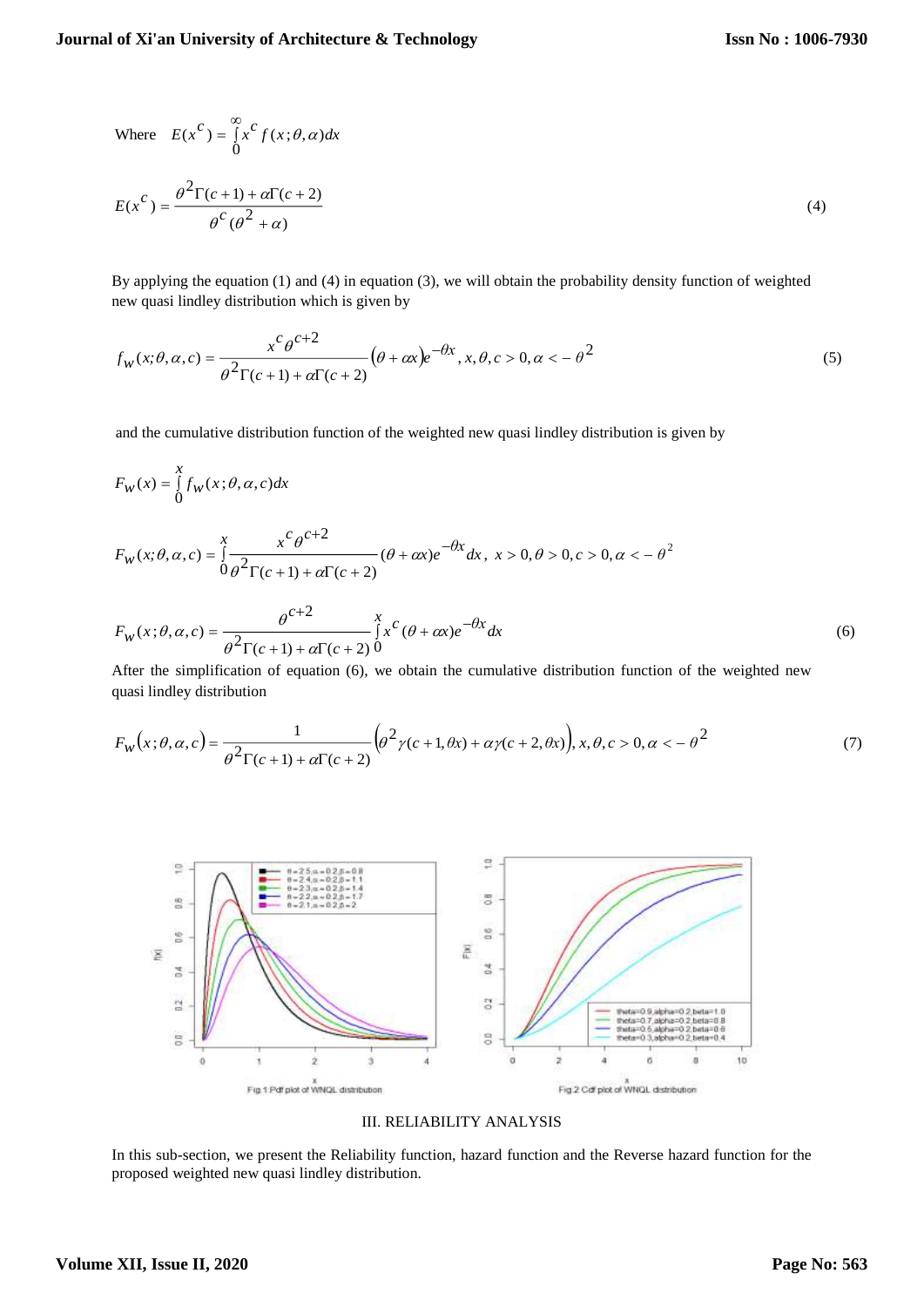#### *3.1 Reliability function -*

The reliability function is defined as the probability that a system survives beyond a specified time. It is also referred to as survival or survivor function of the distribution. it can be computed as complement of the cumulative distribution function of the model. The reliability function or the survival function of weighted new quasi lindley distribution is calculated as

$$
R(x) = 1 - F_W(x; \theta, \alpha, c)
$$

$$
R(x) = 1 - \frac{1}{\theta^2 \Gamma(c+1) + \alpha \Gamma(c+2)} \left( \theta^2 \gamma(c+1, \theta x) + \alpha \gamma(c+2, \theta x) \right)
$$

#### *3.2 Hazard function-*

The hazard function is also known as hazard rate or instantaneous failure rate or force of mortality and is given by

$$
h(x) = \frac{f_w(x; \theta, \alpha, c)}{R(x)}
$$

$$
h(x) = \frac{x^c \theta^{c+2}}{\theta^2 \Gamma(c+1) + \alpha \Gamma(c+2) - (\theta^2 \gamma(c+1, \theta x) + \alpha \gamma(c+2, \theta x))} (\theta + \alpha x) e^{-\theta x}
$$

#### *3.2 Reverse hazard function-*

The reverse hazard function of weighted new quasi lindley distribution is given by

$$
h_r(x) = \frac{f_w(x; \theta, \alpha, c)}{F_w(x; \theta, \alpha, c)}
$$
  

$$
h_r(x; \theta, \alpha, c) = \frac{x^c \theta^{c+2}}{(\theta^2 \gamma(c+1, \theta x) + \alpha \gamma(c+2, \theta x))} (\theta + \alpha x) e^{-\theta x}
$$





In this section we shall discuss the Structural properties of weighted new quasi lindley distribution.

#### *4.1 Moments*

Suppose X denotes the weighted new quasi lindley distribution random variable with parameters  $\theta$ ,  $\alpha$  and c then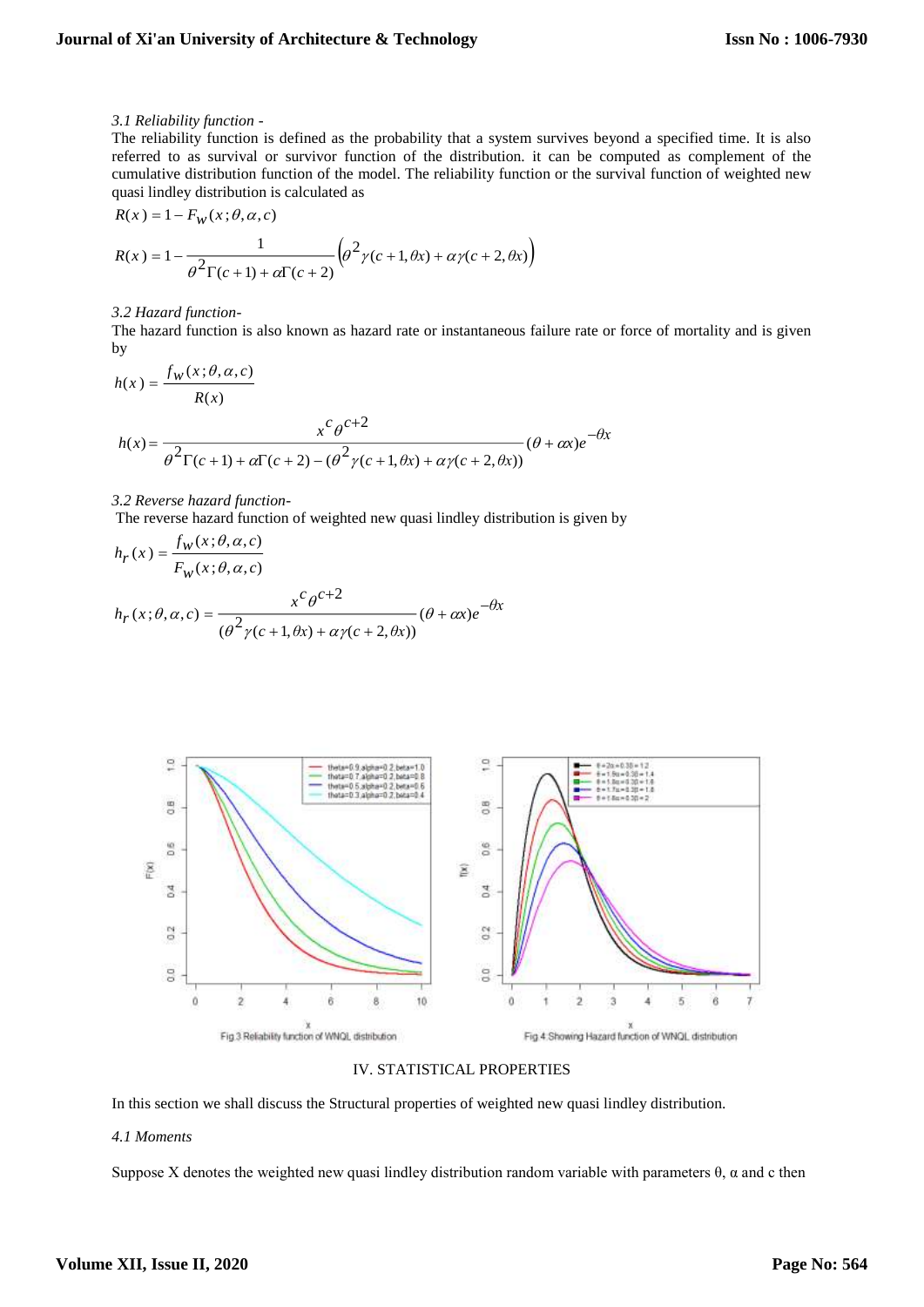$$
E(X^r) = \mu_r = \int_0^\infty x^r f_W(x;\theta,\alpha,c)dx
$$
  
\n
$$
= \int_0^\infty x^r \frac{x^c \theta^{c+2}}{\theta^2 \Gamma(c+1) + \alpha \Gamma(c+2)} (\theta + \alpha x) e^{-\theta x} dx
$$
  
\n
$$
= \frac{\theta^{c+2}}{\theta^2 \Gamma(c+1) + \alpha \Gamma(c+2)} \int_0^\infty x^{c+r} (\theta + \alpha x) e^{-\theta x} dx
$$
  
\n
$$
= \frac{\theta^{c+2}}{\theta^2 \Gamma(c+1) + \alpha \Gamma(c+2)} (\theta \int_0^\infty x^{c+r+1} e^{-\theta x} dx + \theta \int_0^\infty x^{c+r+2} e^{-\theta x} dx)
$$
  
\n
$$
\Rightarrow E(X^r) = \mu_r = \frac{\theta^2 \Gamma(c+r+1) + \alpha \Gamma(c+r+2)}{\theta^r (\theta^2 \Gamma(c+1) + \alpha \Gamma(c+2))}
$$
(8)

Substitute  $r = 1,2,3,4$  in equation (8) we get the first four moments of weighted new quasi lindley distribution

$$
E(X) = \mu_1 = \frac{\theta^2 \Gamma(c+2) + \alpha \Gamma(c+3)}{\theta(\theta^2 \Gamma(c+1) + \alpha \Gamma(c+2))}
$$

$$
E(X^{2}) = \mu_{2} = \frac{\theta^{2} \Gamma(c+3) + \alpha \Gamma(c+4)}{\theta^{2} (\theta^{2} \Gamma(c+1) + \alpha \Gamma(c+2))}
$$

$$
E(X^{3}) = \mu_{3} = \frac{\theta^{2} \Gamma(c+4) + \alpha \Gamma(c+5)}{\theta^{3} (\theta^{2} \Gamma(c+1) + \alpha \Gamma(c+2))}
$$

$$
E(X^{4}) = \mu_{4} = \frac{\theta^{2} \Gamma(c+5) + \alpha \Gamma(c+6)}{\theta^{4} (\theta^{2} \Gamma(c+1) + \alpha \Gamma(c+2))}
$$

Variance 
$$
(\mu_2)
$$
 =  $\frac{\theta^2 \Gamma(c+3) + \alpha \Gamma(c+4)}{\theta^2 (\theta^2 \Gamma(c+1) + \alpha \Gamma(c+2))} - \left(\frac{\theta^2 \Gamma(c+2) + \alpha \Gamma(c+3)}{\theta (\theta^2 \Gamma(c+1) + \alpha \Gamma(c+2))}\right)^2$ 

$$
\Rightarrow S.D(\sigma) = \sqrt{\left(\frac{\theta^2 \Gamma(c+3) + \alpha \Gamma(c+4)}{\theta^2 (\theta^2 \Gamma(c+1) + \alpha \Gamma(c+2))} - \frac{(\theta^2 \Gamma(c+2) + \alpha \Gamma(c+3))^2}{\theta^2 (\theta^2 \Gamma(c+1) + \alpha \Gamma(c+2))^2}\right)}
$$

# **Volume XII, Issue II, 2020**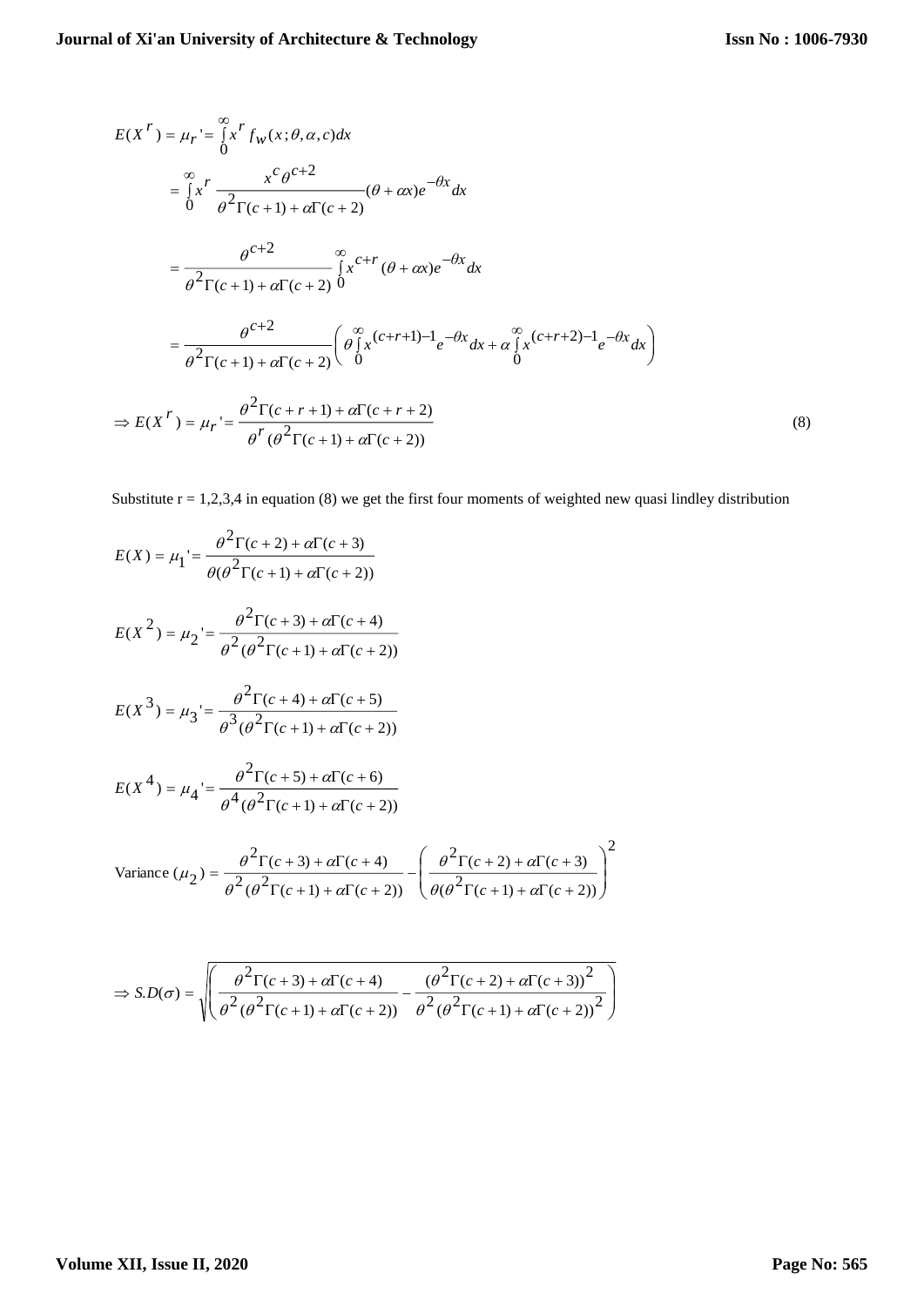Coefficient of Variation 
$$
(C.V)
$$
 =  $\frac{\sigma}{\mu_1}$  =  $\sqrt{\left(\frac{\theta^2 \Gamma(c+3) + \alpha \Gamma(c+4)}{\theta^2 (\theta^2 \Gamma(c+1) + \alpha \Gamma(c+2))} - \frac{(\theta^2 \Gamma(c+2) + \alpha \Gamma(c+3))^2}{\theta^2 (\theta^2 \Gamma(c+1) + \alpha \Gamma(c+2))}\right)^2}$   
  $\times \frac{\theta(\theta^2 \Gamma(c+1) + \alpha \Gamma(c+2))}{\theta^2 \Gamma(c+2) + \alpha \Gamma(c+3)}$ 

#### *4.2 Harmonic mean*

The harmonic mean of the proposed weighted new quasi lindley distribution is obtained as

$$
H.M = E\left(\frac{1}{x}\right) = \int_{0}^{\infty} \frac{1}{x} f_{w}(x;\theta,\alpha,c) dx
$$
  
\n
$$
= \int_{0}^{\infty} \frac{\theta^{c+2}}{\theta^{2} \Gamma(c+1) + \alpha \Gamma(c+2)} x^{c-1} (\theta + \alpha x) e^{-\theta x} dx
$$
  
\n
$$
= \frac{\theta^{c+2}}{\theta^{2} \Gamma(c+1) + \alpha \Gamma(c+2)} \left(\theta \int_{0}^{\infty} x^{c-1} e^{-\theta x} dx + \alpha \int_{0}^{\infty} x^{c} e^{-\theta x} dx\right)
$$
  
\n
$$
= \frac{\theta^{c+2}}{\theta^{2} \Gamma(c+1) + \alpha \Gamma(c+2)} \left(\theta \int_{0}^{\infty} e^{-\theta x} x^{(c+1)-2} dx + \alpha \int_{0}^{\infty} e^{-\theta x} x^{(c+1)-1} dx\right)
$$
  
\n
$$
\Rightarrow H.M = \frac{\theta^{c+2}}{\theta^{2} \Gamma(c+1) + \alpha \Gamma(c+2)} (\theta y(c+1, \theta x) + \alpha y(c+1, \theta x))
$$

## *4.3 Moment Generating Function and Characteristics Function*

In this sub section we derive the moment generating function and the characteristics function of weighted new quasi lindley distribution. We begin with the well-known definition of the moment generating function given by  $M_X(t) = E(e^{tx}) = \int_0^\infty e^{tx} f_w(x;\theta,\alpha,c) dx$  $\mathcal{L}(t) = E\left(e^{tx}\right) = \int_{0}^{\infty} e^{tx} f_{w}(x; \theta, \alpha)$  $=\int_{0}^{\infty} 1+tx+\frac{(tx)^{2}}{2!}+....$ l 1  $\mathsf{I}$  $\mathsf{I}$ L Г 0  $\frac{1}{2!} + \dots \left| f_W(x;\theta,\alpha,c) \right|$ 2  $1 + tx + \frac{(tx)^2}{ } + \dots \bigg| f_W(x;\theta,\alpha,c) dx$ ∞ ∞<br>∫∑ ᆖ  $= \int_{0}^{\infty} \sum_{j=0}^{\infty} x^{j} f_{W}(x; \theta, \alpha, c)$  $\sum_{j=0}^{\infty} \frac{t^2}{j!} x^j f_w(x; \theta, \alpha, c) dx$  $\frac{t^j}{x^j}$   $\int_{t_{\infty}}^t (x;\theta, \alpha)$  $\overset{\infty}{\Sigma}$  $=$  $=$   $\frac{2}{i=0}$  $\sum_{j=0}^{\infty} \frac{\mu_j}{j!} \mu_j$ *j t*  $\mu$ 

I

$$
= \sum_{j=0}^{\infty} \frac{t^j}{j!} \left[ \frac{\theta^2 \Gamma(c+j+1) + \alpha \Gamma(c+j+2)}{\theta^j (\theta^2 \Gamma(c+1) + \alpha \Gamma(c+2))} \right]
$$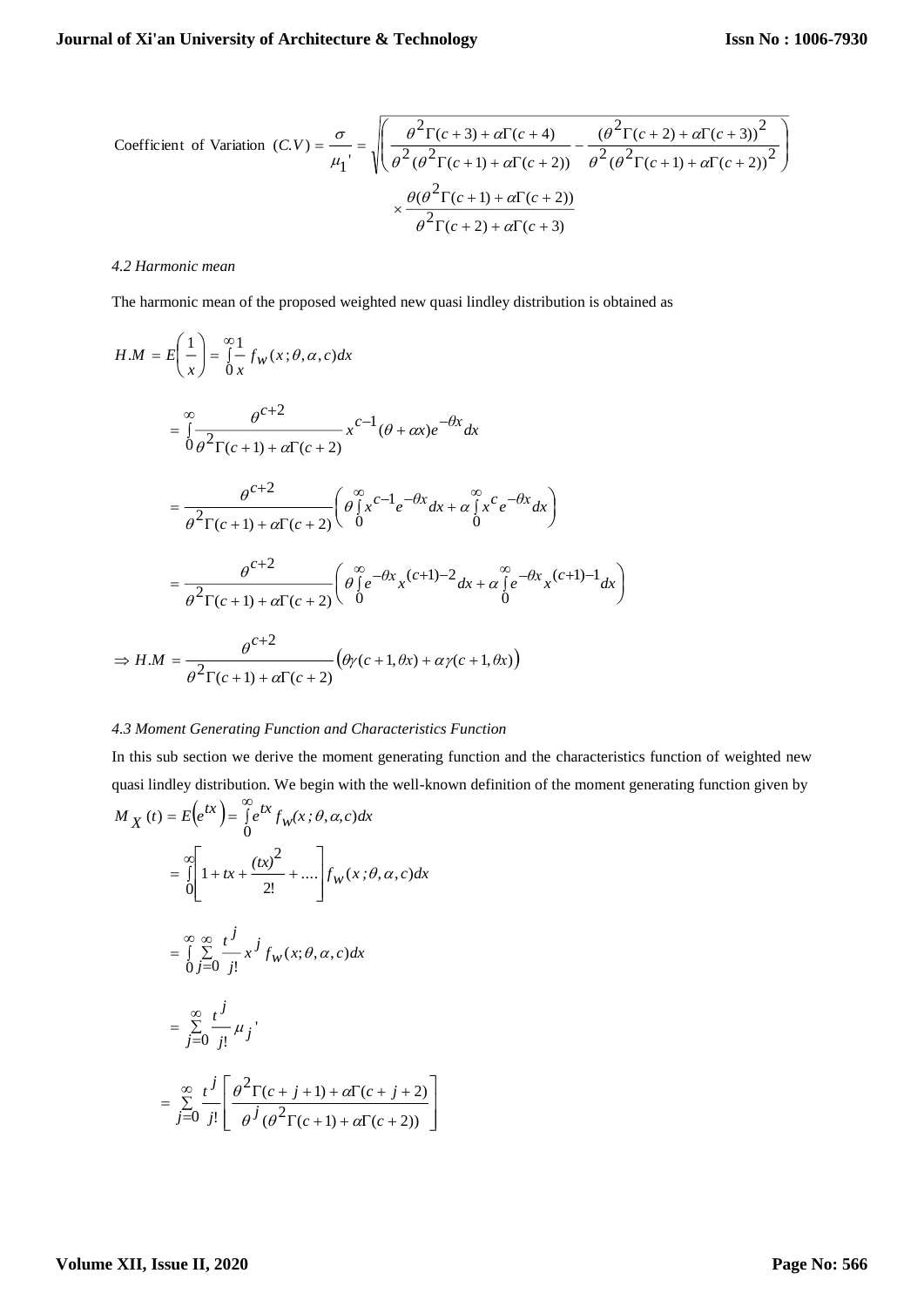$$
\Rightarrow M_X\left(t\right)=\frac{1}{\left(\theta^2\Gamma(c+1)+\alpha\Gamma(c+2)\right)}\sum_{j=0}^{\infty}\frac{t^j}{j!\theta^j}\left(\theta^2\Gamma(c+j+1)+\alpha\Gamma(c+j+2)\right)
$$

Similarly, the Characteristics Function of weighted new quasi Lindley distribution can be obtained as:

$$
\varphi_X(t) = M_X(it)
$$

$$
\Rightarrow M_X(it) = \frac{1}{(\theta^2 \Gamma(c+1) + \alpha \Gamma(c+2))} \sum_{j=0}^{\infty} \frac{(it)^j}{j!\theta^j} \left(\theta^2 \Gamma(c+j+1) + \alpha \Gamma(c+j+2)\right)
$$

## V. ORDER STATISTICS

Order statistics make their appearance in many statistical theory and practice. We know that if  $X_{(1)}$ ,  $X_{(2)}$ , ...,  $X_{(n)}$ denotes the order statistics of a random sample  $X_1, X_2, \ldots, X_n$  from a Continuous population with cdf  $F_X(x)$ and pdf  $f_x(x)$ , then the pdf of *r*th order statistics  $X_{(r)}$  is given by

$$
f_{X(r)}(x) = \frac{n!}{(r-1)!(n-r)!} f_X(x) (F_X(x))^{r-1} (1 - F_X(x))^{n-r}
$$

Using equation (5) and (7) the expression of the rth order statistics  $X_r$  of weighted new quasi lindley distribution is given by

$$
f_{X(r)}(x) = \frac{n!}{(r-1)!(n-r)!} \left( \frac{x^c \theta^{c+2}}{\theta^2 \Gamma(c+1) + \alpha \Gamma(c+2)} (\theta + \alpha x) e^{-\theta x} \right)
$$

$$
\times \left( \frac{1}{\theta^2 \Gamma(c+1) + \alpha \Gamma(c+2)} (\theta^2 \gamma(c+1, \theta x) + \alpha \gamma(c+2, \theta x)) \right)^{r-1}
$$

$$
\times \left( 1 - \frac{1}{\theta^2 \Gamma(c+1) + \alpha \Gamma(c+2)} (\theta^2 \gamma(c+1, \theta x) + \alpha \gamma(c+2, \theta x)) \right)^{n-r}
$$

Therefore, the expression of the higher order statistics  $X_{(n)}$  of weighted new quasi lindley distribution is given by

$$
f_{x(n)}(x) = \frac{nx^c \theta^{c+2}}{\theta^2 \Gamma(c+1) + \alpha \Gamma(c+2)} (\theta + \alpha x) e^{-\theta x} \left( \frac{1}{\theta^2 \Gamma(c+1) + \alpha \Gamma(c+2)} \left( \theta^2 \gamma(c+1, \theta x) + \alpha \gamma(c+2, \theta x) \right) \right)^{n-1}
$$

and the expression of the first order statistics  $X_{(1)}$  of weighted new quasi lindley distribution is given by

$$
f_{x(1)}(x) = \frac{nx^c \theta^{c+2}}{\theta^2 \Gamma(c+1) + \alpha \Gamma(c+2)} (\theta + \alpha x) e^{-\theta x} \left(1 - \frac{1}{\theta^2 \Gamma(c+1) + \alpha \Gamma(c+2)} (\theta^2 \gamma(c+1, \theta x) + \alpha \gamma(c+2, \theta x))\right)^{n-1}
$$

1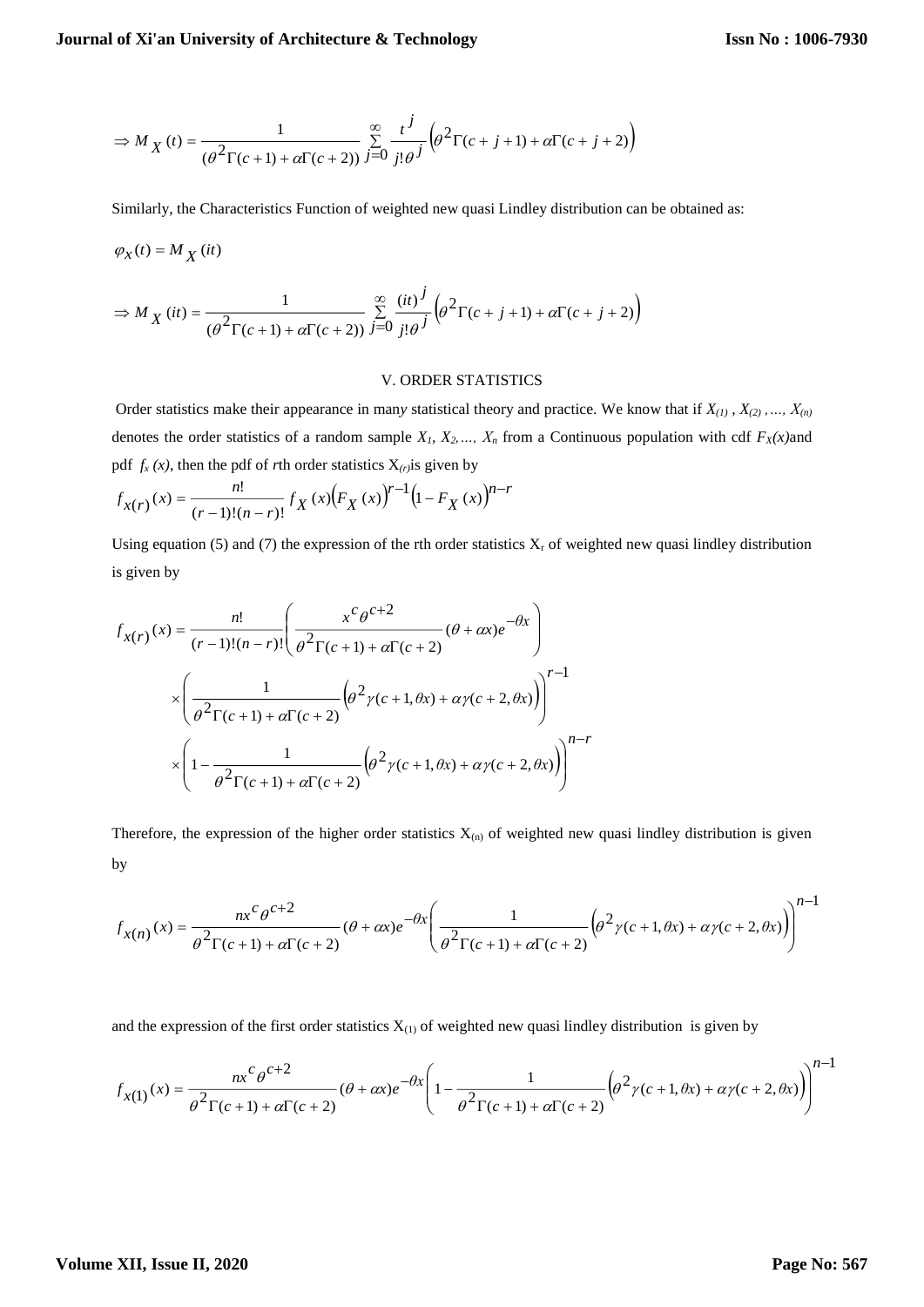#### VI. LIKELIHOOD RATIO TEST

Let  $X_1, X_2, X_3, \ldots, X_n$  be a random sample from the new quasi lindley distribution or weighted new quasi lindley distribution. We test the hypothesis

 $H_0$ :  $f(x) = f(x; \theta, \alpha)$  against  $H_1$ :  $f(x) = f_w(x; \theta, \alpha, c)$ 

For testing whether the random sample of size n comes from new quasi lindley distribution or weighted new quasi lindley distribution, the following test statistic is used

$$
\Delta = \frac{L_1}{L_o} = \prod_{i=1}^{n} \frac{f_w(x; \theta, \alpha, c)}{f(x; \theta, \alpha)}
$$

$$
\Delta = \frac{L_1}{L_o} = \prod_{i=1}^{n} \left[ \frac{\theta^c x_i^c (\theta^2 + \alpha)}{\theta^2 \Gamma(c + 1) + \alpha \Gamma(c + 2)} \right]
$$

$$
\Delta = \frac{L_1}{L_o} = \left( \frac{\theta^c (\theta^2 + \alpha)}{\theta^2 \Gamma(c + 1) + \alpha \Gamma(c + 2)} \right)^n \prod_{i=1}^{n} x_i^c
$$

We reject the null hypothesis if

$$
\Delta = \left(\frac{\theta^C(\theta^2 + \alpha)}{\theta^2 \Gamma(c+1) + \alpha \Gamma(c+2)}\right)^n \prod_{i=1}^n x_i^c > k
$$

Equivalently, we reject the null hypothesis

$$
\Delta^* = \prod_{i=1}^n x_i^c > k \left( \frac{\theta^2 \Gamma(c+1) + \alpha \Gamma(c+2)}{\theta^c (\theta^2 + \alpha)} \right)^n
$$
  

$$
\Delta^* = \prod_{i=1}^n x_i^c > k^*,
$$
 Where  $k^* = k \left( \frac{\theta^2 \Gamma(c+1) + \alpha \Gamma(c+2)}{\theta^c (\theta^2 + \alpha)} \right)^n$ 

For a large sample of size *n*, *2log Δ* is distributed as chi-square distribution with one degree of freedom and also p- value is obtained from the chi-square distribution. Also, we reject the null hypothesis, when the probability value is given by

$$
p(\Delta^* > \beta^*)
$$
 Where  $\beta^* = \prod_{i=1}^n x_i^c$  is less than a specified level of significance and  $\prod_{i=1}^n x_i^c$  is the observed value of the statistic  $\Delta^*$ .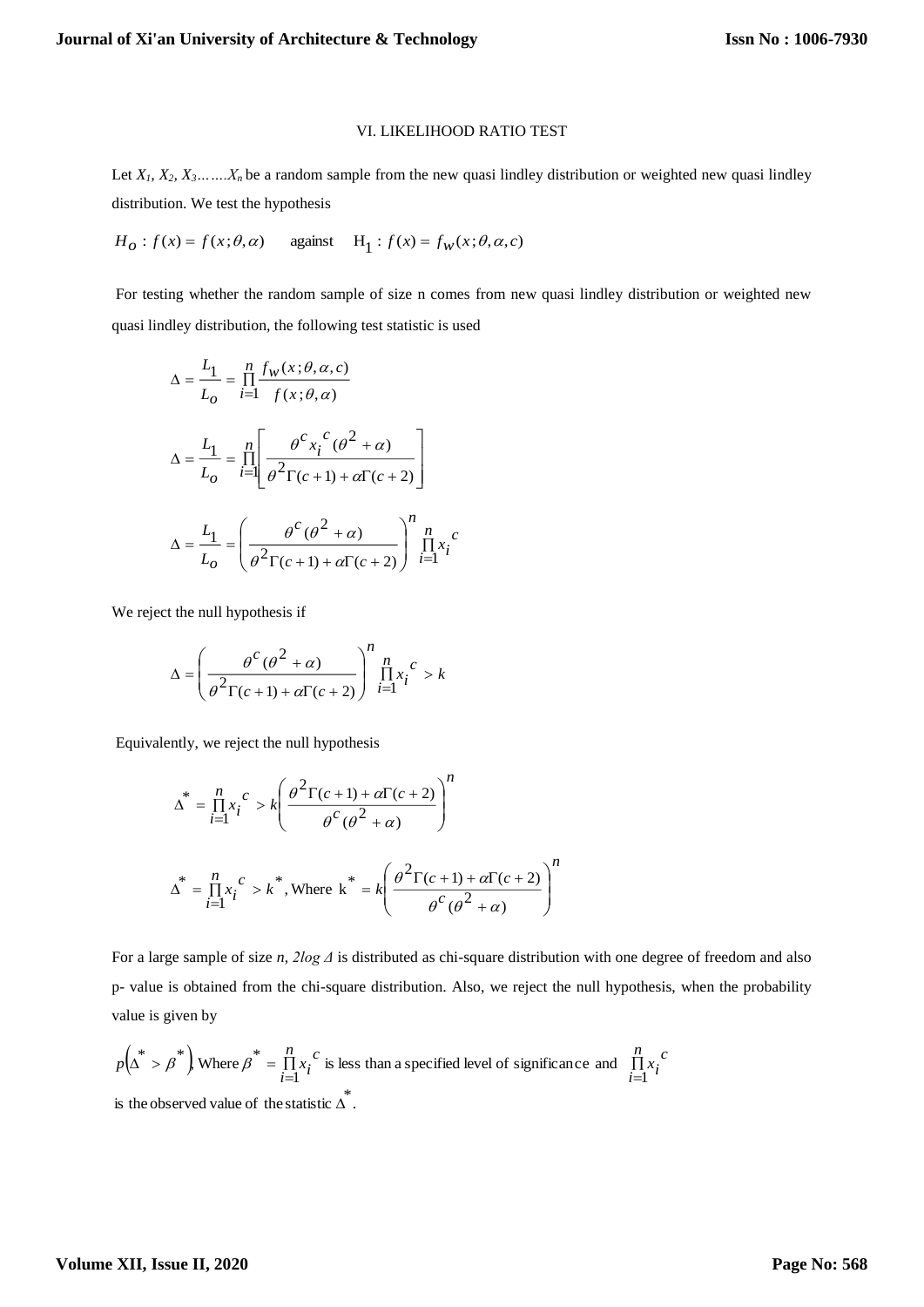#### VII. BONFERRONI AND LORENZ CURVES

The Bonferroni and the Lorenz curves are used not only in economics to study income and poverty, but it is also being used in other fields like reliability, medicine, insurance and demography. The Bonferroni and Lorenz curves are given by

$$
B(p) = \frac{1}{p\mu_1} \int_0^q x f_W(x;\theta,\alpha,c) dx
$$

and 
$$
L(p) = pB(p) = \frac{1}{\mu_1} \int_0^q xf_w(x;\theta,\alpha,c)dx
$$

Where 
$$
\mu_1 = E(X) = \frac{\theta^2 \Gamma(c+2) + \alpha \Gamma(c+3)}{\theta(\theta^2 \Gamma(c+1) + \alpha \Gamma(c+2))}
$$
 and  $q = F^{-1}(p)$ 

$$
\therefore B(p) = \frac{\theta(\theta^2 \Gamma(c+1) + \alpha \Gamma(c+2))}{p(\theta^2 \Gamma(c+2) + \alpha \Gamma(c+3))} \int_0^q \frac{\theta^{c+2}}{\theta^2 \Gamma(c+1) + \alpha \Gamma(c+2)} x^{c+1} (\theta + \alpha x) e^{-\theta x} dx
$$

$$
B(p) = \frac{\theta(\theta^2 \Gamma(c+1) + \alpha \Gamma(c+2))}{p(\theta^2 \Gamma(c+2) + \alpha \Gamma(c+3))} \frac{\theta^{c+2}}{\theta^2 \Gamma(c+1) + \alpha \Gamma(c+2)} \int_{0}^{q} x^{c+1} (\theta + \alpha x) e^{-\theta x} dx
$$

$$
B(p) = \frac{\theta^{c+3}}{p(\theta^2 \Gamma(c+2) + \alpha \Gamma(c+3))} \left( \begin{array}{c} q \\ \theta \int c^{-\theta x} x^{(c+2)-1} dx + \alpha \int c^{-\theta x} x^{(c+3)-1} dx \\ 0 \end{array} \right)
$$

$$
B(p) = \frac{\theta^{c+3}}{p(\theta^2 \Gamma(c+2) + \alpha \Gamma(c+3))} \left( \theta \gamma(c+2, \theta q) + \alpha \gamma(c+3, \theta q) \right)
$$

and 
$$
L(p) = pB(p) = \frac{\theta^{c+3}}{(\theta^2 \Gamma(c+2) + \alpha \Gamma(c+3))} (\theta \gamma(c+2, \theta q) + \alpha \gamma(c+3, \theta q))
$$

#### VIII. ENTROPIES

The concept of entropies is important in different areas such as probability and statistics, physics, communication theory and economics. Entropies quantify the diversity, uncertainty, or randomness of a system. Entropy of a random variable X is a measure of variation of the uncertainty.

# *8.1 Renyi Entropy-*

The Renyi entropy is important in ecology and statistics as index of diversity. The Renyi entropy is also important in quantum information, where it can be used as a measure of entanglement. For a given probability distribution, Renyi entropy is given by

$$
e(\beta) = \frac{1}{1 - \beta} \log \left( \int f_{w}^{\beta} (x) dx \right)
$$
  
Where,  $\beta > 0$  and  $\beta \neq 1$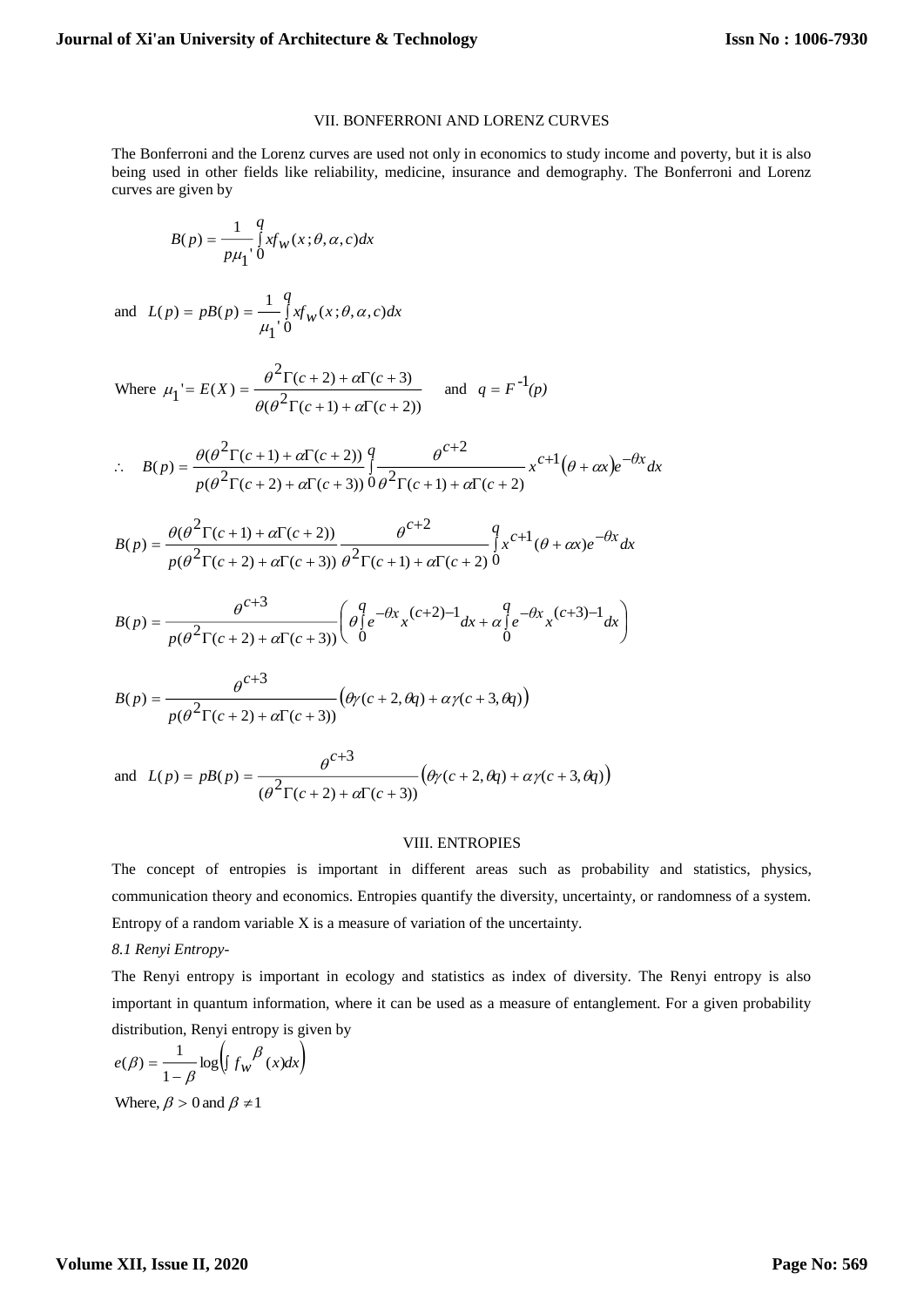$$
e(\beta) = \frac{1}{1-\beta} \log \int_{0}^{\infty} \left( \frac{x^c \theta^{c+2}}{\theta^2 \Gamma(c+1) + \alpha \Gamma(c+2)} (\theta + \alpha x) e^{-\theta x} \right)^{\beta} dx
$$

$$
e(\beta) = \frac{1}{1-\beta} \log \left( \left( \frac{\theta^{c+2}}{\theta^2 \Gamma(c+1) + \alpha \Gamma(c+2)} \right)^{\beta} \int_{0}^{\infty} x^{\beta} e^{-\theta \beta x} (\theta + \alpha x)^{\beta} dx \right)
$$
(9)

Using Binomial expansion in (9), we obtain

$$
e(\beta) = \frac{1}{1-\beta} \log \left( \left( \frac{\theta^{c+2}}{\theta^2 \Gamma(c+1) + \alpha \Gamma(c+2)} \right)^{\beta} \sum_{k=0}^{\infty} {\binom{\beta}{k}} \theta^{\beta-k} (\alpha x)^k \int_{0}^{\infty} x^{\beta c} e^{-\theta \beta x} dx \right)
$$
  

$$
e(\beta) = \frac{1}{1-\beta} \log \left( \left( \frac{\theta^{c+2}}{\theta^2 \Gamma(c+1) + \alpha \Gamma(c+2)} \right)^{\beta} \sum_{k=0}^{\infty} {\binom{\beta}{k}} \theta^{\beta-k} \alpha^k \int_{0}^{\infty} (\beta c+k+1) - 1 \ e^{-\theta \beta x} dx \right)
$$
  

$$
e(\beta) = \frac{1}{1-\beta} \log \left( \left( \frac{\theta^{c+2}}{\theta^2 \Gamma(c+1) + \alpha \Gamma(c+2)} \right)^{\beta} \sum_{k=0}^{\infty} {\binom{\beta}{k}} \theta^{\beta-k} \alpha^k \frac{\Gamma(\beta c+k+1)}{(\theta \beta)^{\beta c+k+1}} \right)
$$

## *8.2 Tsallis Entropy-*

A generalization of Boltzmann-Gibbs (B.G) statistical properties initiated by Tsallis has focused a great deal to attention. This generalization of B-G statistics was proposed firstly by introducing the mathematical expression of Tsallis entropy (Tsallis, 1988) for a continuous random variable is defined as follows

$$
S_{\lambda} = \frac{1}{\lambda - 1} \left( 1 - \int_{0}^{\infty} f_{w}^{\lambda}(x) dx \right)
$$
  
\n
$$
S_{\lambda} = \frac{1}{\lambda - 1} \left( 1 - \int_{0}^{\infty} \left( \frac{x^{c} \theta^{c+2}}{\theta^{2} \Gamma(c+1) + \alpha \Gamma(c+2)} (\theta + \alpha x) e^{-\theta x} \right)^{\lambda} dx \right)
$$
  
\n
$$
S_{\alpha} = \frac{1}{\lambda - 1} \left( 1 - \left( \frac{\theta^{c+2}}{\theta^{2} \Gamma(c+1) + \alpha \Gamma(c+2)} \right)^{\lambda} \int_{0}^{\infty} x^{\lambda c} e^{-\lambda \theta x} (\theta + \alpha x)^{\lambda} dx \right)
$$
\n(10)

Using Binomial expansion in equation (10), we get

$$
S_{\lambda} = \frac{1}{\lambda - 1} \left( 1 - \left( \frac{\theta^{c+2}}{\theta^2 \Gamma(c+1) + \alpha \Gamma(c+2)} \right)^{\lambda} \sum_{k=0}^{\infty} {\lambda \choose k} \theta^{\lambda - k} (\alpha x)^k \int_{0}^{\infty} x^{\lambda c} e^{-\lambda \theta x} dx \right)
$$

## **Volume XII, Issue II, 2020**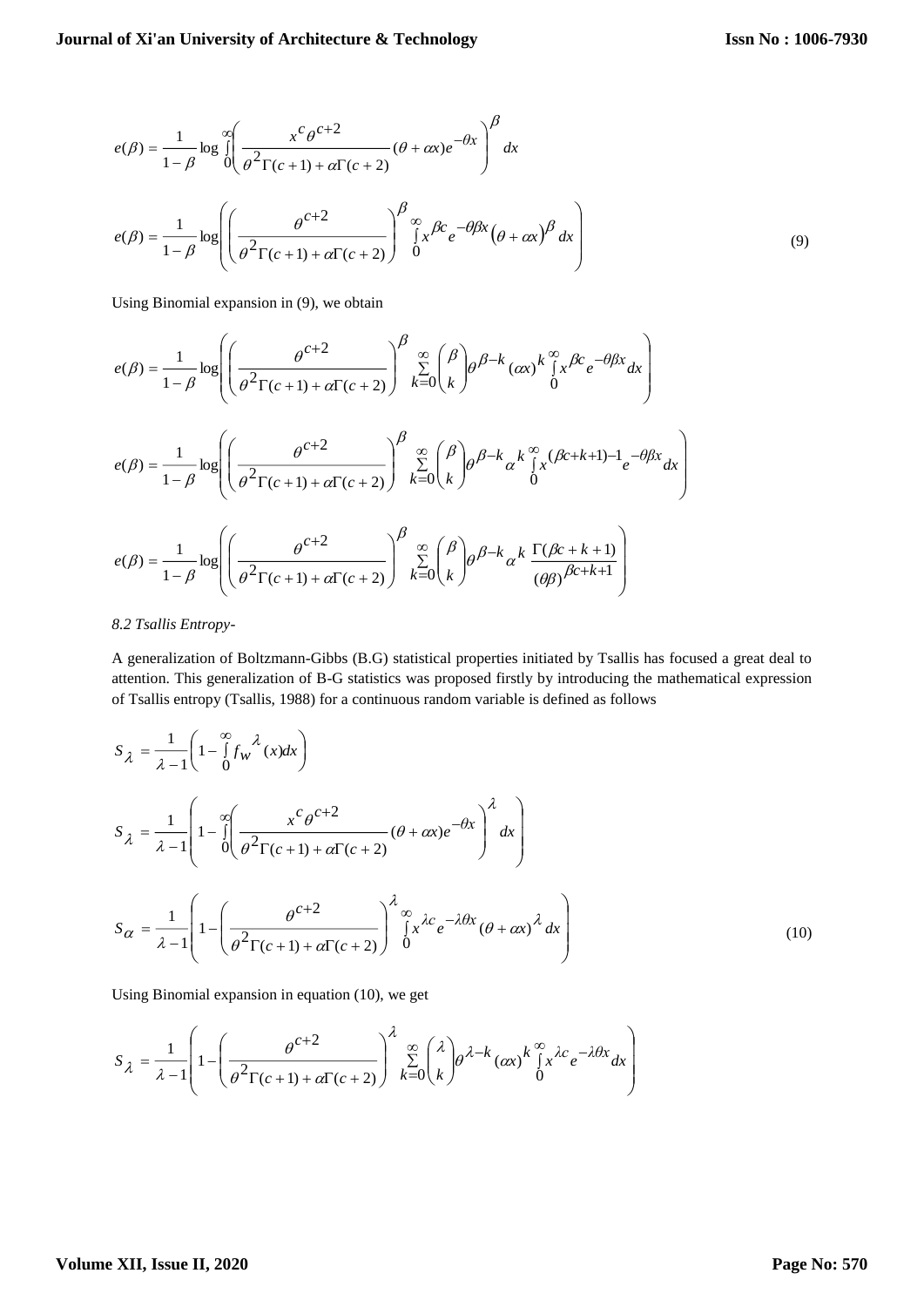$$
S_{\lambda} = \frac{1}{\lambda - 1} \left( 1 - \left( \frac{\theta^{c+2}}{\theta^2 \Gamma(c+1) + \alpha \Gamma(c+2)} \right)^{\lambda} \sum_{k=0}^{\infty} {\lambda \choose k} \theta^{\lambda - k} \alpha^k \int_0^{\infty} x^{(\lambda c + k + 1) - 1} e^{-\lambda \theta x} dx \right)
$$
  

$$
S_{\lambda} = \frac{1}{\lambda - 1} \left( 1 - \left( \frac{\theta^{c+2}}{\theta^2 \Gamma(c+1) + \alpha \Gamma(c+2)} \right)^{\lambda} \sum_{k=0}^{\infty} {\lambda \choose k} \theta^{\lambda - k} \alpha^k \frac{\Gamma(\lambda c + k + 1)}{(\lambda \theta)^{\lambda c + k + 1}} \right)
$$

#### IX. PARAMETER ESTIMATION AND FISHER'S INFORMATION MATRIX

In this section, we will discuss the parameter estimation of weighted new quasi lindley distribution using maximum likelihood method. Let  $x_1$ ,  $x_2$ ,  $x_3$ , ..., $x_n$  be a random sample of size *n* from the weighted new quasi lindley distribution and let  $f_x$  be the observed frequency in the sample corresponding to  $X = x(x = 1,2,..., n)$ such that  $\sum_{x=1}^{n} f_x = n$ , Where n is the largest observed value having non-zero frequency. Then the likelihood function of weighted new quasi lindley distribution is given by

$$
L(x; \theta, \alpha, c) = \prod_{i=1}^{n} f_w(x; \theta, \alpha, c)
$$
  

$$
L(x; \theta, \alpha, c) = \prod_{i=1}^{n} \left[ \frac{x_i^c \theta^{c+2}}{(\theta^2 \Gamma(c+1) + \alpha \Gamma(c+2))} (\theta + \alpha x) e^{-\theta x} i \right]
$$
  

$$
L(x; \theta, \alpha, c) = \frac{\theta^{n(c+2)}}{(\theta^2 \Gamma(c+1) + \alpha \Gamma(c+2))} \prod_{i=1}^{n} x_i^c (\theta + \alpha x_i) e^{-\theta x} i
$$

The log likelihood function is given by:

$$
\log L(x; \theta, \alpha, c) = n(c+2) \log \theta - n \log(\theta^2 \Gamma(c+1) + \alpha \Gamma(c+2)) + c \sum_{i=1}^{n} \log x_i + \sum_{i=1}^{n} \log(\theta + \alpha x_i) - \theta \sum_{i=1}^{n} x_i
$$
\n(11)

Differentiating the equation (11) partially w.r.to  $\theta$ ,  $\alpha$  and  $c$  and equating to zero, we will have the following system of equations.

$$
\frac{\partial \log L}{\partial \theta} = \frac{n(c+2)}{\theta} - n \left( \frac{2\theta \Gamma(c+1)}{\theta^2 \Gamma(c+1) + \alpha \Gamma(c+2)} \right) + \sum_{i=1}^{n} \left( \frac{1}{(\theta + \alpha x_i)} \right) - \sum_{i=1}^{n} x_i = 0
$$
\n(12)

$$
\frac{\partial \log L}{\partial \alpha} = -n \left( \frac{\Gamma(c+2)}{(\theta^2 \Gamma(c+1) + \alpha \Gamma(c+2))} \right) + \sum_{i=1}^{n} \left( \frac{x_i}{(\theta + \alpha x_i)} \right) = 0
$$
\n(13)

$$
\frac{\partial \log L}{\partial c} = n \log \theta - n\psi(c+1) + \sum_{i=1}^{n} \log x_i = 0
$$
\n(14)

# **Volume XII, Issue II, 2020**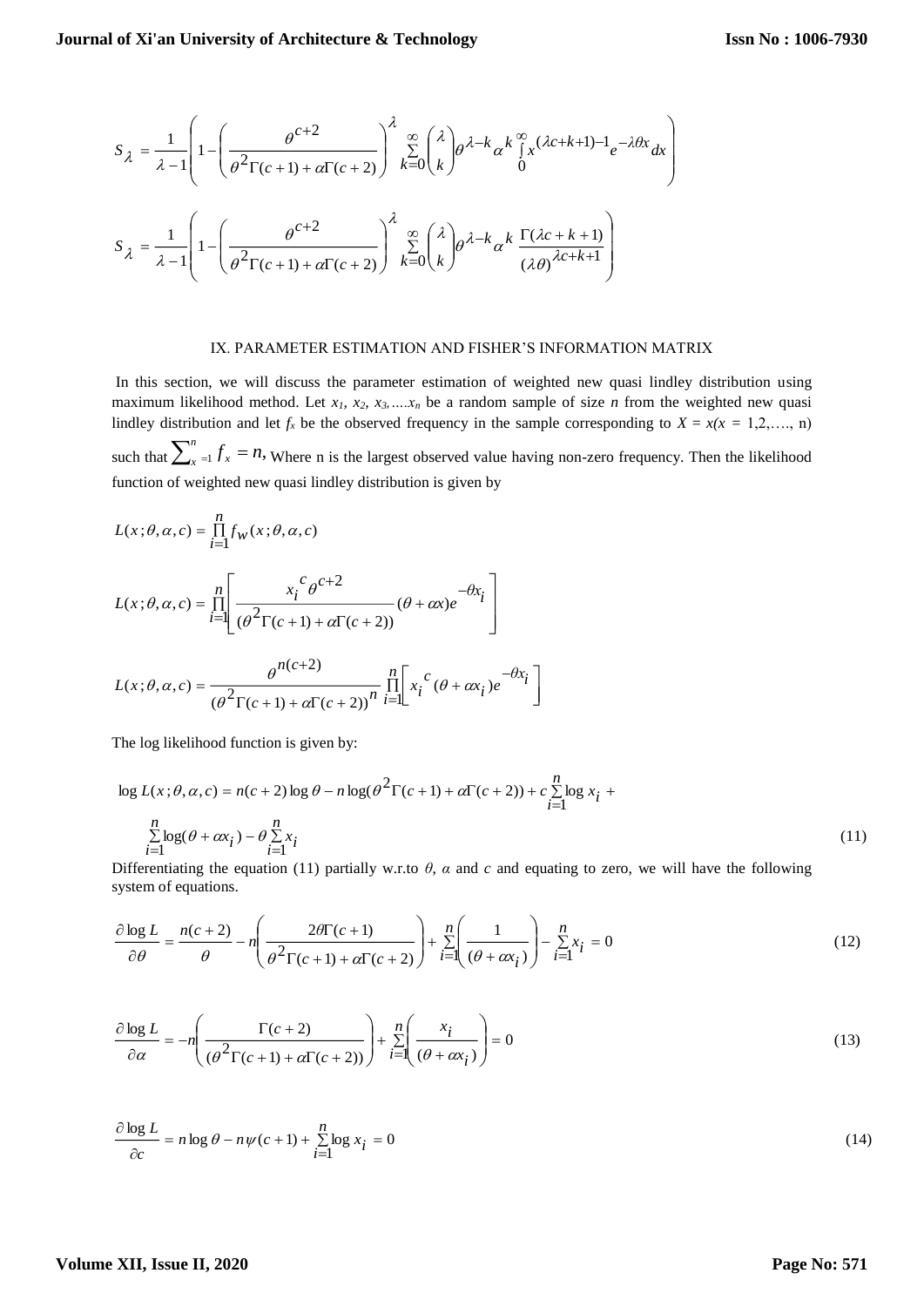Where  $\psi$  (.) is the digamma function.

Because of the complicated form of the likelihood equations, algebraically it is very difficult to solve the system of non-linear equations. Therefore we use R and wolfram mathematics for estimating the required parameters.

To obtain confidence interval we use the asymptotic normality results, we have that if  $\hat{\lambda} = (\hat{\theta}, \hat{\alpha}, \hat{c})$  denotes the MLE of  $\lambda = (\theta, \alpha, c)$  we can state the results as follows:

$$
\sqrt{n}(\hat{\lambda} - \lambda) \to N_3(0, I^{-1}(\lambda))
$$

Where  $I(\lambda)$  is Fisher's Information Matrix. i.e.,

$$
I(\lambda) = -\frac{1}{n} \begin{bmatrix} E \left( \frac{\partial^2 \log L}{\partial \theta^2} \right) & E \left( \frac{\partial^2 \log L}{\partial \theta \partial \alpha} \right) & E \left( \frac{\partial^2 \log L}{\partial \theta \partial c} \right) \\ E \left( \frac{\partial^2 \log L}{\partial \alpha \partial \theta} \right) & E \left( \frac{\partial^2 \log L}{\partial \alpha^2} \right) & E \left( \frac{\partial^2 \log L}{\partial \alpha \partial c} \right) \\ E \left( \frac{\partial^2 \log L}{\partial c \partial \theta} \right) & E \left( \frac{\partial^2 \log L}{\partial c \partial \alpha} \right) & E \left( \frac{\partial^2 \log L}{\partial c^2} \right) \end{bmatrix}
$$

Where

$$
E\left(\frac{\partial^2 \log L}{\partial \theta^2}\right) = -\frac{n(c+2)}{\theta^2} - n \left(\frac{(\theta^2 \Gamma(c+1) + \alpha \Gamma(c+2))(2\Gamma(c+1)) - (2\theta \Gamma(c+1))(2\theta \Gamma(c+1))}{(\theta^2 \Gamma(c+1) + \alpha \Gamma(c+2))^2}\right) - \sum_{i=1}^n \left(\frac{1}{(\theta + \alpha x_i)^2}\right)^2
$$

$$
E\left(\frac{\partial^2 \log L}{\partial \alpha^2}\right) = n\left(\frac{\Gamma(c+2)(\Gamma(c+2))}{(\theta^2 \Gamma(c+1) + \alpha \Gamma(c+2))^2}\right) - \sum_{i=1}^n \left(\frac{E(x_i^2)}{(\theta + \alpha x_i)^2}\right)
$$

$$
E\left(\frac{\partial^2 \log L}{\partial c^2}\right) = -n\psi'(c+1)
$$

Also,

$$
E\left(\frac{\partial^2 \log L}{\partial \theta \partial \alpha}\right) = E\left(\frac{\partial^2 \log L}{\partial \alpha \partial \theta}\right) = n\left(\frac{2\theta \Gamma(c+1)\Gamma(c+2)}{(\theta^2 \Gamma(c+1) + \alpha \Gamma(c+2))^2}\right) - \sum_{i=1}^n \left(\frac{E(x_i)}{(\theta + \alpha x_i)^2}\right)
$$

$$
E\left(\frac{\partial^2 \log L}{\partial \theta \partial c}\right) = E\left(\frac{\partial^2 \log L}{\partial c \partial \theta}\right) = \frac{n}{\theta}
$$

$$
E\left(\frac{\partial^2 \log L}{\partial \alpha \partial c}\right) = E\left(\frac{\partial^2 \log L}{\partial c \partial \alpha}\right) = -n\psi''(c+1)
$$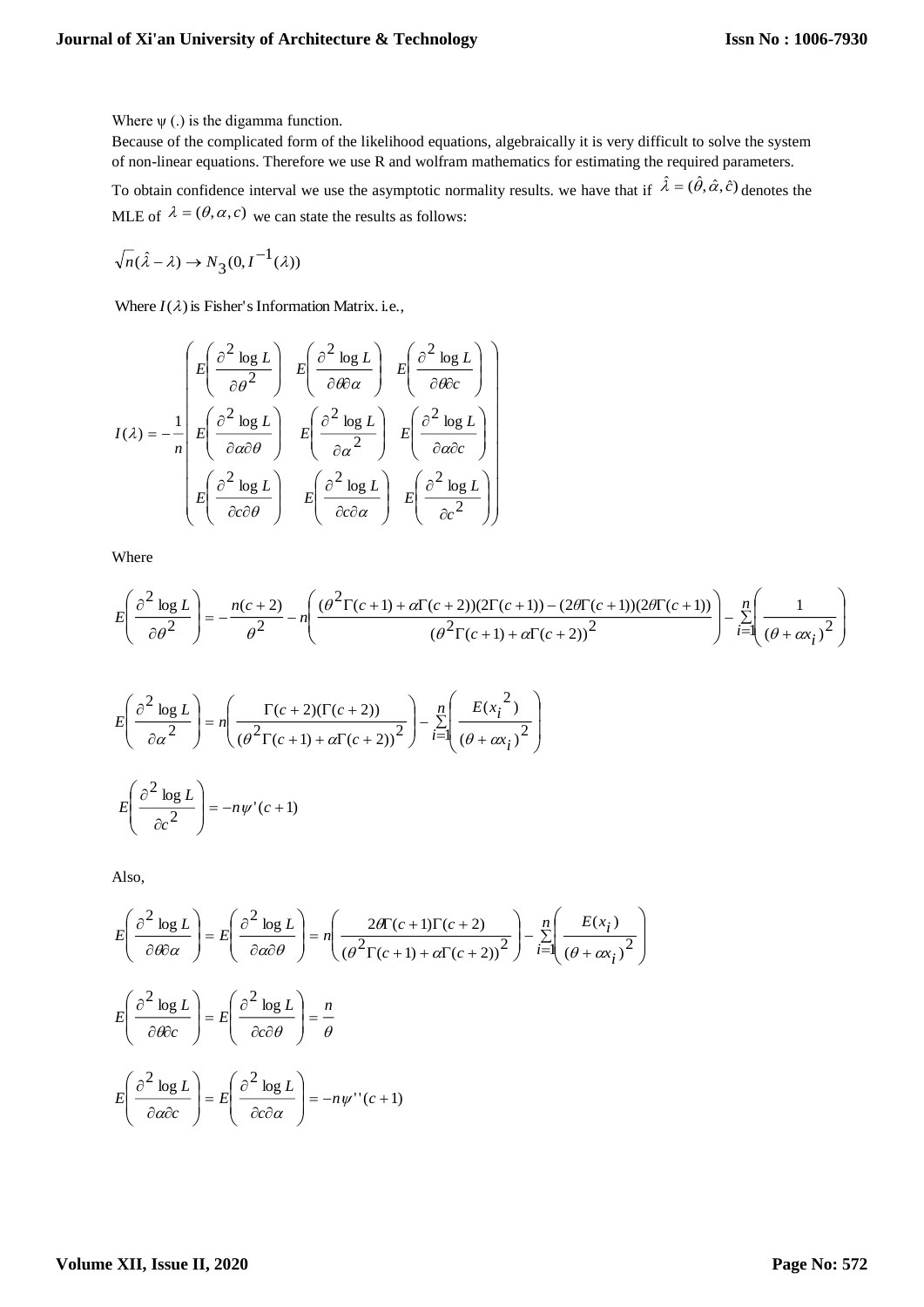Where  $\psi(.)'$  and  $\psi(.)''$  is the first and second order derivatives of digamma function.

intervals for  $\theta$ ,  $\alpha$  and  $c$ . Since  $\lambda$  being unknown, we estimate  $I^{-1}(\lambda)$  by  $I^{-1}(\hat{\lambda})$  and this can be used to obtain asymptotic confidence

#### X. DATA ANALYSIS

In this section, we have used two real-life data sets to show that the weighted new quasi lindley distribution can be a better model than the new quasi lindley distribution. The following two data sets are given below

Data Set 1- The following data set represent the strength data of glass of the aircraft window reported by Fuller et al (1994).The data set is provided below in table 1.

Table 1- Data regarding the strength of the glass of aircraft window reported by Fuller *et al* (1994)

| 18.83  | 20.80 | 21.657 | 23.03 | 23.23  | 24.05 |
|--------|-------|--------|-------|--------|-------|
| 24.321 | 25.50 | 25.52  | 25.80 | 26.69  | 26.77 |
| 26.78  | 27.05 | 27.67  | 29.90 | 31.11  | 33.20 |
| 33.73  | 33.76 | 33.89  | 34.76 | 35.75  | 35.91 |
| 36.98  | 37.08 | 37.09  | 39.58 | 44.045 | 45.29 |
| 45.381 |       |        |       |        |       |

Data set 2- The following data set represents the time to failure  $(I\partial^3 h)$  of turbocharger of one type of engine studied by Xu *et.al*. (2003).The data set is provided below in table 2.

Table 2- Data regarding the time to failure of turbocharger (n=40) studied by Xu et.al. (2003).

| $\cdot$                | ن. ب |               |    |      | ິ   |          | $\sim$ $\sim$<br>سم           | $\sim$ $\sim$      |               |
|------------------------|------|---------------|----|------|-----|----------|-------------------------------|--------------------|---------------|
| $\sim$<br>$\mathbf{u}$ |      | $\sim$ $\sim$ |    | ں ر  | v.i | $\cup$ . | $\overline{\phantom{0}}$<br>. | $\sim$ $\sim$<br>ر |               |
| $\mathbf{0.1}$         |      | <u>.</u>      | т. | .    | J.V | ∪.⊃      |                               | ر                  | $\sim$ $\sim$ |
| $\sim$ $\sim$          | ິ    | ິ             |    | т. с | ັ້  |          |                               | υ.υ                |               |

In order to compare the performance of weighted new quasi lindley distribution with new quasi lindley distribution. We are using the Criterion values like AIC (Akaike information criterion), AICC (corrected Akaike information criterion) and BIC (Bayesian information criterion) .The better distribution corresponds to lesser AIC, AICC and BIC values. The formulae for calculation of AIC, BIC and AICC are

$$
AIC = 2k - 2 \log L
$$
 
$$
AICC = AIC + \frac{2k(k+1)}{n-k-1}
$$
 and 
$$
BIC = k \log n - 2 \log L
$$

Where *k* is the number of parameters in the statistical model, *n* is the sample size and -2log*L* is the maximized value of the log-likelihood function under the considered model. From table 3, it has been observed that the weighted new quasi lindley distribution have the lesser AIC, AICC, -2log*L* and BIC values as compared to new quasi lindley distribution. Hence we can conclude that the weighted new quasi lindley distribution leads to a better fit than new quasi lindley distribution.

| Data | <b>Distribution</b> | MLE                     | SЕ                                                | $-2logL$ | AIC      | <b>BIC</b> | <b>AICC</b> |
|------|---------------------|-------------------------|---------------------------------------------------|----------|----------|------------|-------------|
| sets |                     |                         |                                                   |          |          |            |             |
|      | New quasi           | $\hat{\alpha} = 3.2124$ | $\hat{\alpha} = 5.1853$                           | 252.2344 | 256.2344 | 259.1024   | 256.6629    |
|      | lindley             | $\hat{\theta} = 6.4909$ | $\hat{\theta} = 8.2416$                           |          |          |            |             |
|      | Weighted new        |                         | $\hat{\alpha} = 4.7687$ $\hat{\alpha} = 284.9577$ |          |          |            |             |
|      | quasi lindley       |                         | $\hat{\theta} = 0.6146 \hat{\theta} = 0.1570$     | 208.2315 | 214.2315 | 218.5335   | 215.1203    |
|      |                     |                         | $\hat{c} = 16.9412 \quad \hat{c} = 4.7982$        |          |          |            |             |
|      |                     |                         |                                                   |          |          |            |             |

Table 3- Parameter Estimates, AIC, BIC, AICC, -2logL criterion values of the fitted distribution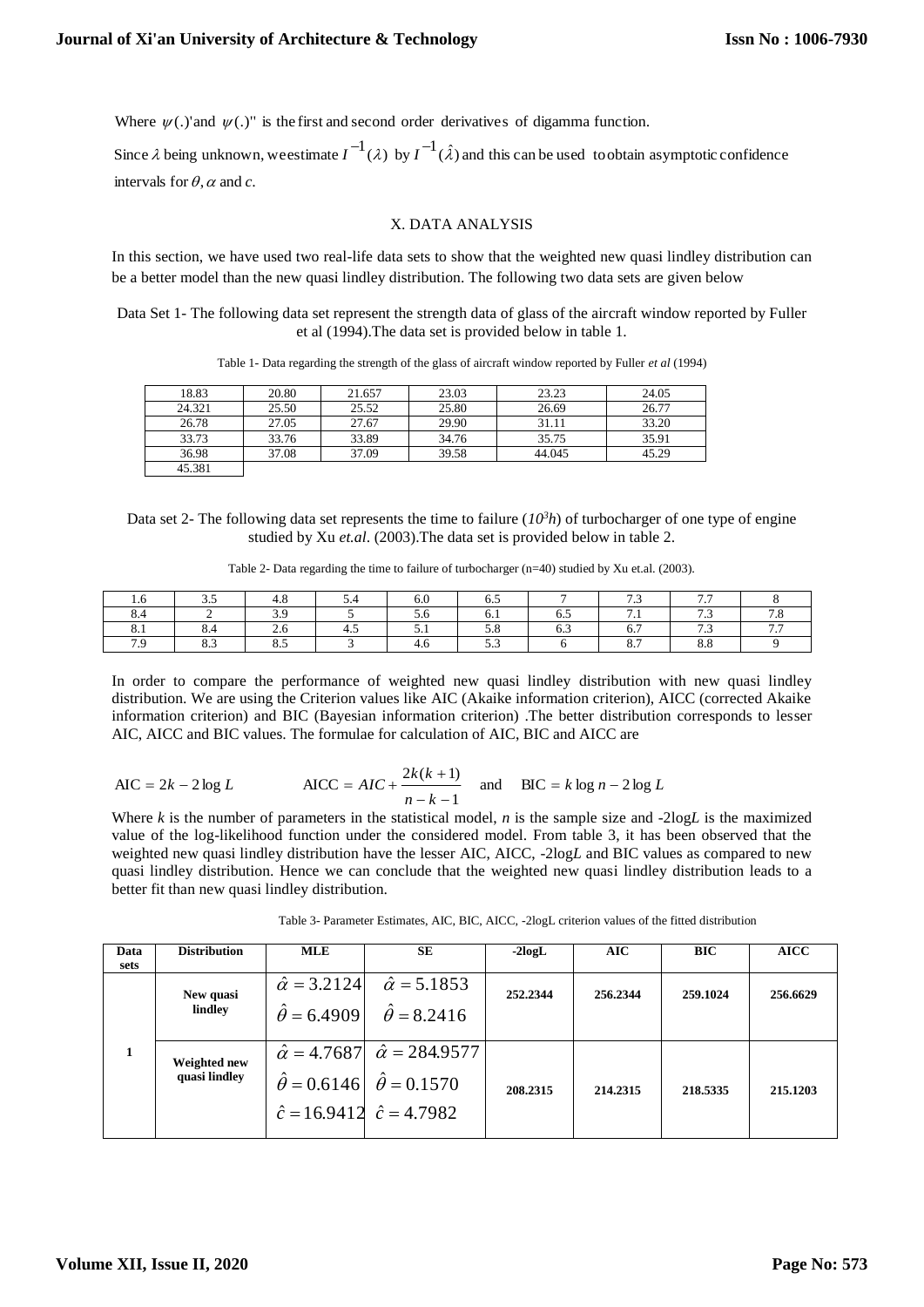| $\mathbf{2}$ | New quasi<br>lindley             | $\hat{\alpha} = 3.3626$<br>$\hat{\theta} = 3.1980$                       | $\hat{\alpha} = 3.3560$<br>$\hat{\theta} = 3.5756$                       | 201.0361 | 205.0361 | 208.4138 | 205.3604 |
|--------------|----------------------------------|--------------------------------------------------------------------------|--------------------------------------------------------------------------|----------|----------|----------|----------|
|              | Weighted new<br>quasi<br>lindley | $\hat{\alpha} = 0.5245$<br>$\hat{\theta} = 1.2718$<br>$\hat{c} = 6.2509$ | $\hat{\alpha} = 1.8854$<br>$\hat{\theta} = 0.2829$<br>$\hat{c} = 1.9713$ | 174.5677 | 180.5677 | 185.6343 | 181.2343 |

#### XI. CONCLUSION

In this study, we have introduced the weighted new quasi lindley distribution. The subject distribution is generated by using the weighted technique and taking the two parameter new quasi lindley distribution as the base distribution. The moments, harmonic mean, survival function, hazard function and the maximum likelihood estimation of the parameters of the distribution have also been obtained. The application of the new distribution has also been demonstrated with two real life data sets. The results are compared with new quasi lindley distribution and the results indicate that the weighted new quasi lindley distribution provides a better fit than the new quasi lindley distribution.

#### **REFERENCES**

[1]. Fisher, R.A. (1934). The effects of methods of ascertainment upon the estimation of frequencies. *Ann. Eugenics*, 6, 13-25.

[2]. Ghitany, M., Alqallaf, F., Al-Mutairi, D., & Husain, H. (2011). A two-parameter weighted Lindley distribution and its applications to survival data. *Mathematics and Computers in Simulation*, *81*(6), 1190-1201. doi:10.1016/j.matcom.2010.11.005

[3]. Ajami, M., & Jahanshahi, S. M. (2017). Parameter Estimation in Weighted Rayleigh Distribution. *Journal of Modern Applied Statistical Methods*, *16*(2), 256-276. doi:10.22237/jmasm/1509495240

[4]. Jing (2010). Weighted Inverse Weibull and Beta-Inverse Weibull Distribution, Georgia Southern University Digital Commons@Georgia Southern.

[5]. Para, B.A., & Jan, T. R. (2018). On three Parameter Weighted Pareto Type II Distribution: Properties and Applications in Medical Sciences. *Applied Mathematics and Information Sciences Letters,* 6 (1), 13-26.

[6]. Ayesha, A. (2017). Size Biased Lindley Distribution and Its Properties a Special Case of Weighted Distribution. *Applied Mathematics*, 08(06), 808-819.

[7]. Buckland, W. R., & Cox, D. R. (1964). Renewal Theory.*Biometrika*, *51*(1/2), 290.doi:10.2307/2334228

[8]. Warren, W. G. (1975). Statistical Distributions in Forestry and Forest Products Research. *A Modern Course on Statistical Distributions in Scientific Work*, 369-384. doi:10.1007/978-94-010-1845-6\_27

[9]. Xu, K., Xie, M., Tang, L.C. and Ho, S.L. (2003). Application of neural networks in forecasting engine systems reliability, *Applied Soft Computing*, 2 (4), 255-268.

[10]. Shanker, R., & Shukla, K. K. A Generalized Size-Biased Poisson-Lindley Distribution and Its Applications to Model Size Distribution of Freely-Forming Small Group. Journal of Scientific Research, 10(2), 145, (2018)

[11]. Rao, C. R. (1965). On discrete distributions arising out of method of ascertainment, in classical and Contagious Discrete, G.P. Patil .ed ;Pergamon Press and Statistical publishing Society, Calcutta, pp-320-332.

[13].Patil, G. P., & Rao, G. R. (1978). Weighted distributions and size biased sampling with applications to wildlife populations and human families. *Biometrics, 34*, 179-189.

[14] Fuller, E.J., Frieman, S., Quinn, J., Quinn, G., and Carter, W. (1994): Fracture mechanics approach to the design of glass aircraft windows: A case study, SPIE Proc 2286, 419-430.

[15] Shanker, R., & Ghebretsadik, A.H. (2013). A New Quasi Lindley distribution. *International Journal of Statistics and Systems*, Vol. 8, Issue. 2, pp.143-156.

[16] Rather, A. A. and Subramanian*,* C. (2018) Characterization and Estimation of Length Biased Weighted Generalized Uniform Distribution, *International Journal of Scientific Research in Mathematical and Statistical Sciences,* Vol.5, Issue.5, pp.72-76.